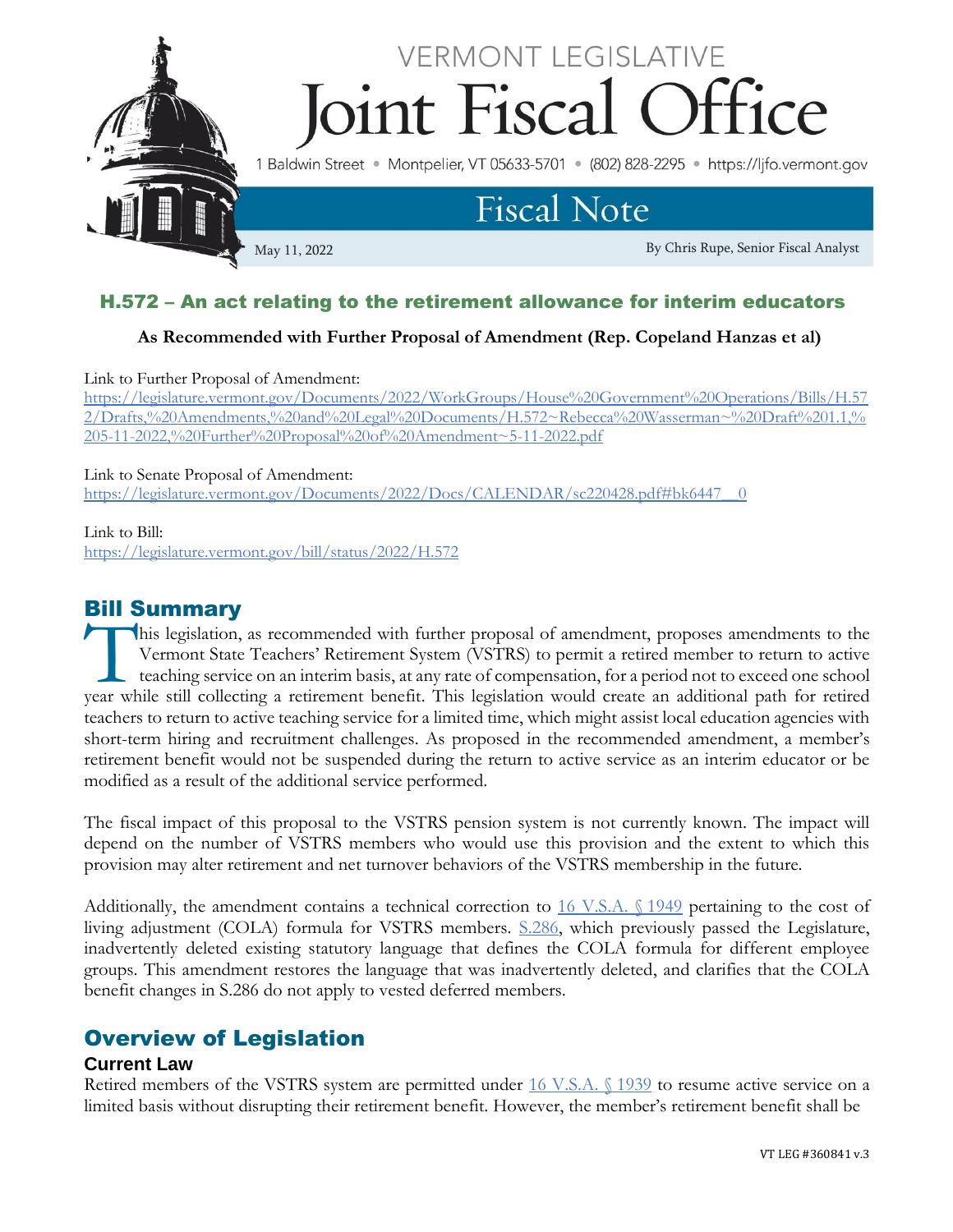suspended if the member is compensated in excess of the allowable number of days per school year as established by the Retirement Board for substitute teaching, or receives compensation in excess of 60 percent of the average compensation in the teacher retirement system during their period of restored service. Upon subsequent retirement, the member's former retirement allowance is restored (if applicable), and the member also receives a separately computed retirement allowance for the period of restored service for which they made pension contributions.

### **Proposed State**

[H.572](https://legislature.vermont.gov/bill/status/2022/H.572) would create an additional path to allow retired VSTRS members (beneficiaries) to return to active service as an interim school educator and continue to receive a retirement allowance during that period of interim service, regardless of their level of compensation, with some restrictions:

- The beneficiary must have received a retirement allowance for six months or more prior to resuming service;
- The employer of the beneficiary shall make annual "new teacher assessment" payments into the Retired Teachers' Health and Medical Benefits Fund (RTHMB) for the entire period that service is resumed consistent with [16 V.S.A. §](https://legislature.vermont.gov/statutes/section/16/055/01944d) 1944d;
- The beneficiary who resumes service under this provision would *not* make contributions into the VSTRS pension system during their period of interim service, nor would their retirement allowance increase from the period of service performed as an interim educator. However, the employer of the beneficiary would pay a fee to the VSTRS pension system in an amount equivalent to what the member would have contributed if they were a new hire rather than an interim educator.<sup>1</sup>
- Each superintendent who hires an interim educator pursuant to this legislation must certify to the VSTRS Board that the district exhausted all reasonable options to employ a qualified active educator prior to employing a beneficiary as an interim educator.

The bill, as proposed by the Senate, authorizes this path for beneficiaries to resume active service as an interim educator for FY 2023 only, but empowers the State Treasurer to grant not more than two renewals for a onefiscal-year period for the ability of a beneficiary to resume service as an interim educator under the provisions of this bill during FY 2024 and 2025. Should the State Treasurer renew this authority, a beneficiary may only resume service during each one-year renewal period if service is performed in a different interim school educator position.

The Senate version also contains a sunset provision that repeals all the provisions of H.572 on June 30, 2026.

# Fiscal Impact

The actuarial impact of this proposal on the VSTRS retirement system will depend on the number of members who utilize this provision and how it may cause retirement behaviors to change.

On its face, requiring employers to pay a fee equivalent to member contributions during the period of interim service (without the member earning any additional retirement benefit for that period of interim service) is likely to have a neutral to negligibly positive actuarial impact to the VSTRS system. The salary experience and service credit from the member's period of interim service would not increase the accrued liabilities of the pension system, and the system would not experience any significant revenue loss as a result of a local hiring

<sup>&</sup>lt;sup>1</sup> As introduced, the bill required beneficiaries to resume paying pension contributions during their period of service as an interim educator. As proposed by the Senate, interim educators would not pay pension contributions, but employers would pay a \$2,500 fee to the State Treasurer for administrative expenses for each beneficiary hired as an interim educator. The first instance of further amendment removes the \$2,500 fee paid by employers to the State Treasurer and replaces it with a requirement that employers pay the equivalent of the member's pension contributions to the VSTRS pension system. The contribution rates for FY 2023, pursuant to Section 19 o[f S.286,](https://legislature.vermont.gov/bill/status/2022/S.286) will range from 6.00% to 6.65% of total earnable compensation depending on the member's base salary.